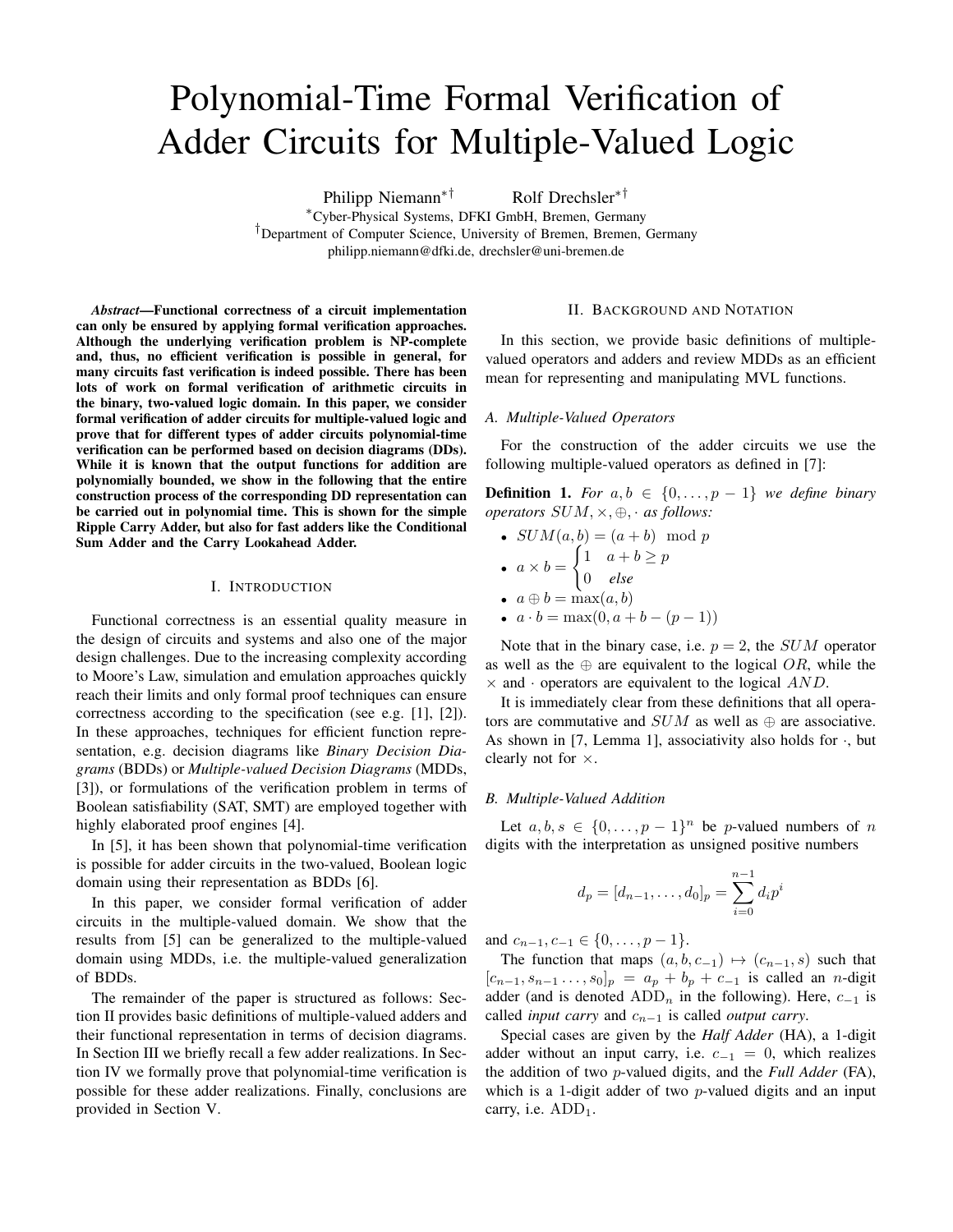

Fig. 1. Full Adder constructed from Half Adders and SUM operation

Using the operators from Section II-A, the functionality of Half and Full Adders can be described as follows:

$$
HA(a, b) := (a \times b, SUM(a, b))
$$
 and  
 $FA(a, b, c_{-1}) := (c_0, s_0)$ 

where  $c_0 = SUM(a \times b, SUM(a, b) \times c_{-1})$  holds for the output carry and  $s_0 = SUM(SUM(a, b), c_{-1}))$  for the sum.

For the Half Adder, the correctness of the definition can easily be verified:

$$
[HA(a,b)]_p = p \cdot (a \times b) + SUM(a,b) = a + b.
$$

For the Full Adder, the sub-term  $SUM(a, b)$  shared by both outputs  $c_0$ ,  $s_0$  allow for a realization using two half adders and one SUM operation as shown in Fig. 1. This yields:

$$
[c_0, s_0]_p = p \cdot c_0 + s_0 \t | SUM(c_{ab}, c_{abc})
$$
  
\n
$$
= p \cdot [(c_{ab} + c_{abc}) \mod p] + s_0 \t | c_{ab}, c_{abc} \le 1
$$
  
\n
$$
= p \cdot (c_{ab} + c_{abc}) + s_0
$$
  
\n
$$
= p \cdot c_{ab} + (p \cdot c_{abc} + s_0) \t | HA(s_{ab}, c_{-1})
$$
  
\n
$$
= p \cdot c_{ab} + (s_{ab} + c_{-1})
$$
  
\n
$$
= (p \cdot c_{ab} + s_{ab}) + c_{-1} \t | HA(a, b)
$$
  
\n
$$
= (a + b) + c_{-1}
$$

Example 1. *The truth-table of a ternary (3-valued) Full Adder is given as follows:*

| Inputs         |                  |                  | Outputs        |                |
|----------------|------------------|------------------|----------------|----------------|
| $c_{-1}$       | $\boldsymbol{a}$ | b                | $c_0$          | $s_0$          |
| 0              | 0                | 0                | 0              | 0              |
| 0              | 0                | 1                | 0              | 1              |
| 0              | 0                | $\overline{c}$   | 0              | 2              |
| 0              | 1                | $\boldsymbol{0}$ | 0              | 1              |
|                |                  |                  |                |                |
| $\overline{c}$ | 1                | $\overline{c}$   | 1              | 2              |
| $\overline{c}$ | 2                | 0                | 1              | 1              |
| $\overline{c}$ | $\overline{c}$   | 1                | 1              | $\overline{c}$ |
| $\overline{2}$ | $\overline{2}$   | $\overline{c}$   | $\overline{c}$ | D              |



Fig. 2. Concatenating Adders

*As can already be seen for this simple example, the output carry may not only assume the values 0 and 1 (as in the binary case*), but can also become 2 for radices  $p > 2$ .

An  $n + m$ -digit adder, ADD<sub>n+m</sub>, can be constructed by concatenating  $ADD_n$  and  $ADD_m$ , i.e. the output carry of  $ADD<sub>m</sub>$  (summing up the m least significant digits) is used as input carry for  $ADD_n$  (which sums of the remaining n digits) as shown in Fig. 2.

#### *C. Multiple-Valued Decision Diagrams*

Multiple-Valued Decision Diagrams (MDDs) [8] are means for the efficient representation of MVL functions  $f: \{0, 1, \ldots, p-1\}^n \rightarrow \{0, 1, \ldots, p-1\}.$  MDDs are *Directed Acyclic Graphs* (DAGs) with up to p terminal nodes each labelled by a distinct logic value  $0, 1, \ldots, p - 1$ . Each non-terminal node (labelled  $x_i$ ) has p successors (termed as  $children$ ), each representing a *co-factor* w.r.t.  $x_i$ . A co-factor  $f_{x_i=v}$   $(v = 0, 1, \ldots, p-1)$  of an *n*-ary function f w.r.t. variable  $x_i$  is obtained from f by assuming a fixed value for that variable, i.e.  $x_i = v$ . Thus, it is an  $n-1$ -ary function over variables  $x_1 \ldots, x_{i-1}, x_{i+1}, \ldots, x_n$ .

Typically, we consider reduced ordered MDDs in which redundant nodes (i.e., multiple nodes representing the same function or pointing to a single successor node) are removed and the variables occur in a fixed order on all paths from the root to the terminal nodes. These constitute canonical representations of MVL functions, i.e. given a function  $f$  and a fixed variable order there is a unique MDD representing f (up to isomorphism).

Example 2. *Reduced ordered MDDs for the sum and carry output of the ternary Full Adder from Example 1 are shown in Fig. 3. Both MDDs adhere to the variable order*  $c_{-1}$  <  $a_0 < b_0$ . Note that the variable  $b_0$  is skipped on some paths *in the MDD in Fig. 3b. In fact, some outgoing edges of the* a<sup>0</sup> *nodes point directly to the terminal nodes indicating that the corresponding co-factors are constant and do not depend on*  $b_0$ *. For instance, in the case*  $c_{-1} = a_0 = 0$  *which is represented by the leftmost path in the MDD, there will be no output carry regardless of the value of*  $b_0$ *. Thus, the edge from the leftmost*  $a_0$  *node points directly to terminal 0.* 

The complete function  $f$  can be re-constructed from its cofactors using the  $CASE$  operator:

$$
f = CASE(x_i, f_{x_i=0}, \ldots, f_{x_i=p-1})
$$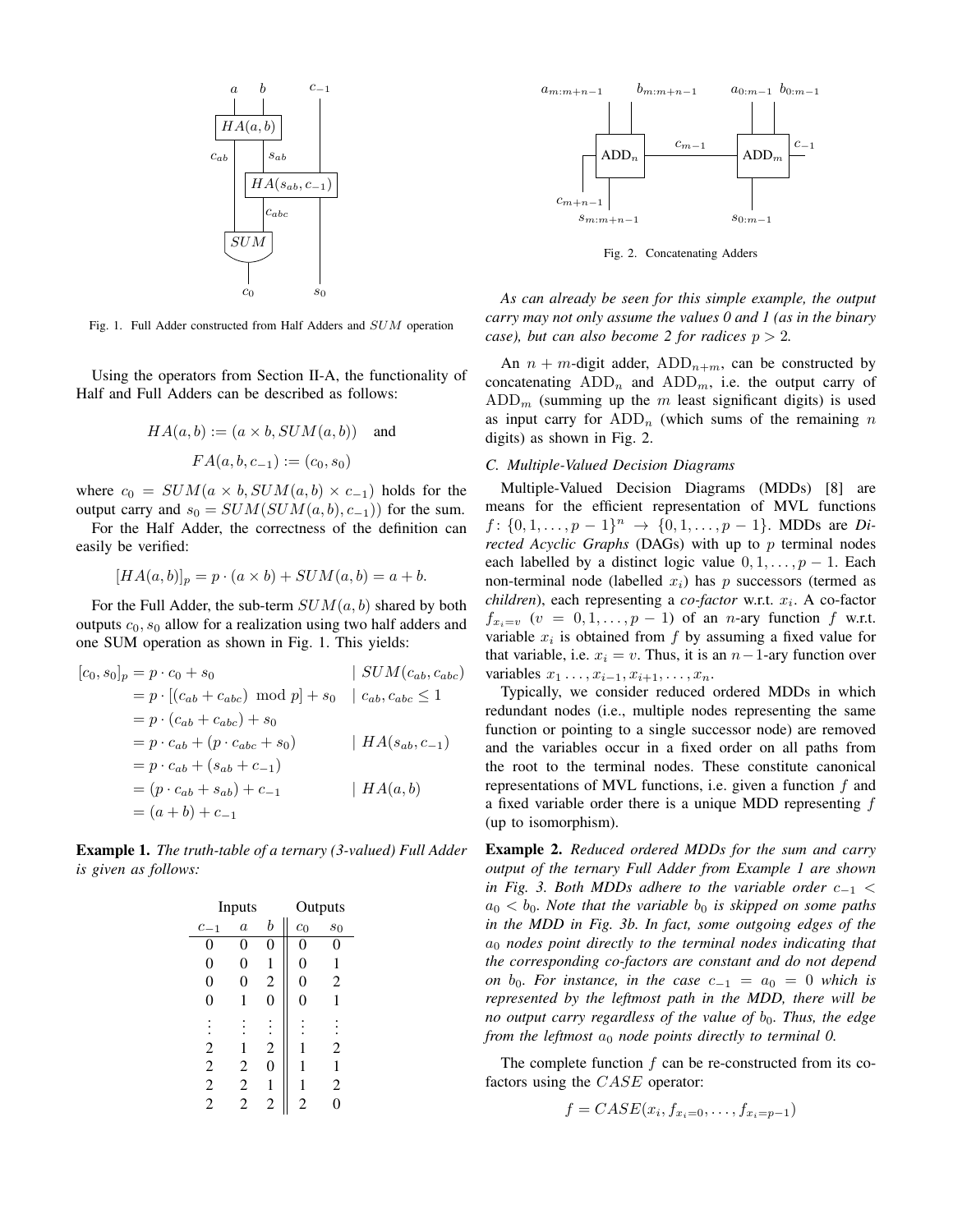

Fig. 3. MDDs for Ternary Full Adder outputs

Here, the  $p + 1$ -ary  $CASE$  operator is given by the mapping  $(s, f_0, \ldots, f_{p-1}) \rightarrow f_s$  such that the first argument specifies which of the following arguments is selected for the output. The CASE operator is the MVL generalization of the well-known  $ITE$  operator for Boolean logic. Overall, MDDs are the multiple-valued generalizations of the wellknown BDDs [6].

Another important property of MDDs is that the synthesis operations, like MIN, MAX, or composition, can be carried out in polynomial time and space using CASE [9], [10]. A sketch of the algorithm is as follows, where  $CHILD(G, i)$ denotes the  $i$ -th successor of the top node of the MDD  $G$  [8]:

```
CASE(A, B0, B1, \ldots, Bp-1)if(terminal(A)) return (BA)
if ((A, B0, \ldots, Bp-1) in computed table)
  return result
TOP=top variable of A,B0,B1,...,Bp-1
for 0 \le i \le p-1if(id(A) == TOP) E A = CHILD(A, i)else EA = A
  for 0 \leq i \leq pif(id(Bj) == TOP) EBj=CHILD(Bj, i)else EBj = Bj
   Ci=CASE(EA,EBj, ..., EBj)
R=create node(TOP,C0,...,Cp-1)
insert_computed_table(A,B0,...,Bp-1,R)
return(R)
```
The *CASE*-operator has a polynomial worst case behavior, i.e. for graphs A,  $B_0$ , ...,  $B_{p-1}$  the result is bounded by  $O(|A| \cdot \prod_{j=0}^{p-1} |B_j|)$ . This bound holds under the assumption of an optimal hashing of intermediate results in a *computed table* with  $O(1)$ .

#### *D. Symbolic Simulation*

To build the MDDs for the output signals of a circuit, the circuit is traversed in a topological order starting from the inputs. For the input signals the corresponding MDDs are initially generated. Then, for each gate in the circuit the corresponding synthesis operation based on CASE is carried out. This process is called symbolic simulation in the following.



Fig. 4. Symbolic Simulation



Fig. 5. Ripple Carry Adder

Example 3. *The symbolic simulation for a circuit consisting of a single SUM gate is shown in Fig. 4.*

# III. CIRCUIT REALIZATIONS

In this section, different realizations for adder circuits are briefly reviewed. Only the basic principles are reviewed as far as it is needed for making the paper self-contained. For more details on the multiple-valued constructions see [7].

#### *A. Ripple Carry Adder*

According to the discussion in Section II-B, an n-bit adder can be constructed by concatenating a series of  $n$  full adders. The resulting circuit is shown in Fig. 5 and is termed *Ripple Carry Adder* (RCA), since the cells are connected via a carry chain.

The RCA is very area efficient, since it only requires a linear number of gates. But the RCA is also very slow, since the delay—measured in the number of gates that has to be traversed—is also linear in the number of inputs.

# *B. Conditional Sum Adder*

The basic idea of the *Conditional Sum Adder* (CoSA, [11]) is to speed up the computation by splitting up the addition of  $2n$  digits into multiple additions of n digits (as shown in Fig. 6) which can be conducted in parallel. While the lower  $n$  digits can be computed straight-away, the addition of the higher  $n$  digits require the value of the input carry at digit  $n$ , i.e. the output carry of the lower  $n$  digits. In order to compute both halves in parallel, the sum of the higher  $n$  digits is computed multiple times in parallel, once for each possible value of the input carry at digit  $n$ , i.e. the output carry of the lower  $n$  digits. Once the correct value of the intermediate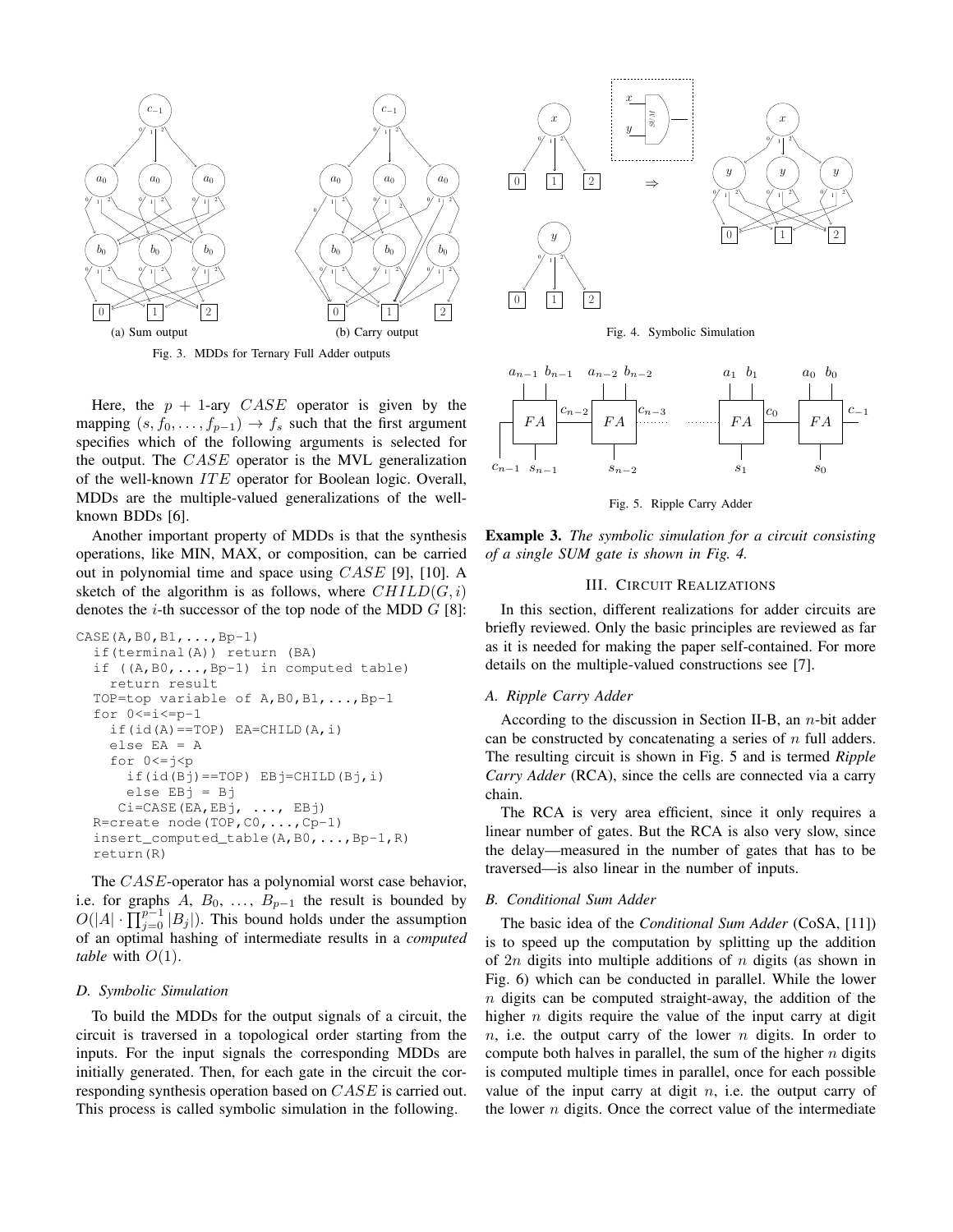

Fig. 6. Conditional Sum Adder

carry has been computed, a multiplexer is used to select the outputs of the corresponding addition of the higher  $n$  digits. The computation scheme is shown in Fig. 6.

Note that, while in the binary case the internal carrys may only assume the values 0 and 1, in the general MVL case they may also assume the value 2, namely if the input carry  $c_{-1}$  is greater than or equal to 2 (since  $a_i + b_i \leq 2p - 2$ ). Thus, we require three computations for the higher  $n$  digits and a 3-to-1 multiplexer  $(MUX_3)$  can be used to select the appropriate output. This multiplexer can easily be described in terms of the *CASE*-operator:  $MUX_3 = CASE(c_l, s_h^{c=0}, s_h^{c=1}, s_h^{c=2})$ where  $s_h^{c=i}$  denotes the sum of the higher *n* digits given that the input carry of digit  $n$  assumes value  $i$ .

This approach can be repeated recursively by using CoSAs to compute the additions for  $n, n/2, n/4, \ldots$  digits. For 1-digit adders, simply full adders can be used. By this, the depth of a CoSA becomes logarithmic in  $n$ , while the cost becomes worse, i.e. it grows faster than linearly (super-linearly) for increasing *n*. For more details on this, see [7].

#### *C. Carry Lookahead Adder*

The *Carry Lookahead Adder* (CLA, [12]) is a more sophisticated adder that combines logarithmic depth *and* linear cost. The basic idea of the construction is that it is sufficient to compute the internal carry signals  $c_i$  for all i, from which the output signals can be computed as

$$
s_i = SUM(SUM(a_i, b_i), c_{i-1}).
$$
\n<sup>(1)</sup>

Here, a parallel prefix computation based on the carry generation and propagation properties for addition is employed to efficiently compute the carry values (shown as a block  $P_n$  in Fig. 7).

More precisely, generation and propagation properties for addition can be described by function families  $q, p$  with  $g = \{g_{j,i} \mid 0 \le i \le j < n\}$  and  $p = \{p_{j,i} \mid 0 \le i \le j < n\},$ respectively, where

- $g_{i,i}$  indicates whether digits i to j generate a carry,
- $p_{j,i}$  indicates whether digits i to j propagate a carry.



Fig. 7. Carry Lookahead Adder

It is clear that there can only be a carry at digit  $i$  if the digits  $0$  to  $i$  generate a carry (independently from the value of the input carry  $c_{-1}$ ) or if they propagate the input carry  $c_{-1}$ :

$$
c_i = g_{i,0} \oplus (p_{i,0} \cdot c_{-1})
$$
 (2)

The required functions  $g_{i,0}$  and  $p_{i,0}$  can be computed as

$$
(g_{i,0}, p_{i,0}) = (g_{i,i}, p_{i,i}) \circ \ldots \circ (g_{1,1}, p_{1,1}) \circ (g_{0,0}, p_{0,0})
$$

using an appropriate associative operator as  $\circ$ . The functions on the right-hand side of the equation can be computed directly as  $p_{j,j} = SUM(a_j, b_j)$  and  $g_{j,j} = a_j \times b_j$  (for  $j = 0, \ldots, i$ ), while a proper definition of  $\circ$  is given by

$$
(g_2, p_2) \circ (g_1, p_1) := (g_2 \oplus (g_1 \times p_2), p_2 \cdot p_1) \tag{3}
$$

Since ∘ is associative, an efficient parallel prefix computation  $P_n$  is possible which computes all functions  $g_{i,0}, p_{i,0}$ simultaneously in linear time and logarithmic depth.

#### IV. POLYNOMIAL VERIFICATION

It is well known from the binary world that the size of BDDs for the adder functions largely depend on the variable ordering. The naive ordering  $a_0 < a_1 < \ldots < a_{n-1} < b_0 <$  $\dots < b_{n-1}$  leads to an exponential size, while an interleaved ordering  $c_{-1} < a_0 < b_0 < a_1 < b_1 < \dots$  allows for linearsized representations.

In fact, only two different nodes at level  $a_i$  are required: one represents the case that there is an input carry  $c_{i-1}$  and the other represents the case that there is no input carry. At most three nodes are required at level  $b_i$ , one for each possible value of  $c_{i-1} + a_i \in \{0, 1, 2\}$ . Note, however, that the node for value 0 is redundant, since it is clear that regardless of the value of  $b_i$  no output carry will result  $(0 + b_i < 2)$ . The same holds for value 2, since this already guarantees an output carry. The only exception is for  $b_i$  in the BDD for the j-th sum bit  $s_i$  where two nodes are required at  $b_i$  level, since the nodes for 0 and 2 would be identical. Overall, the BDD for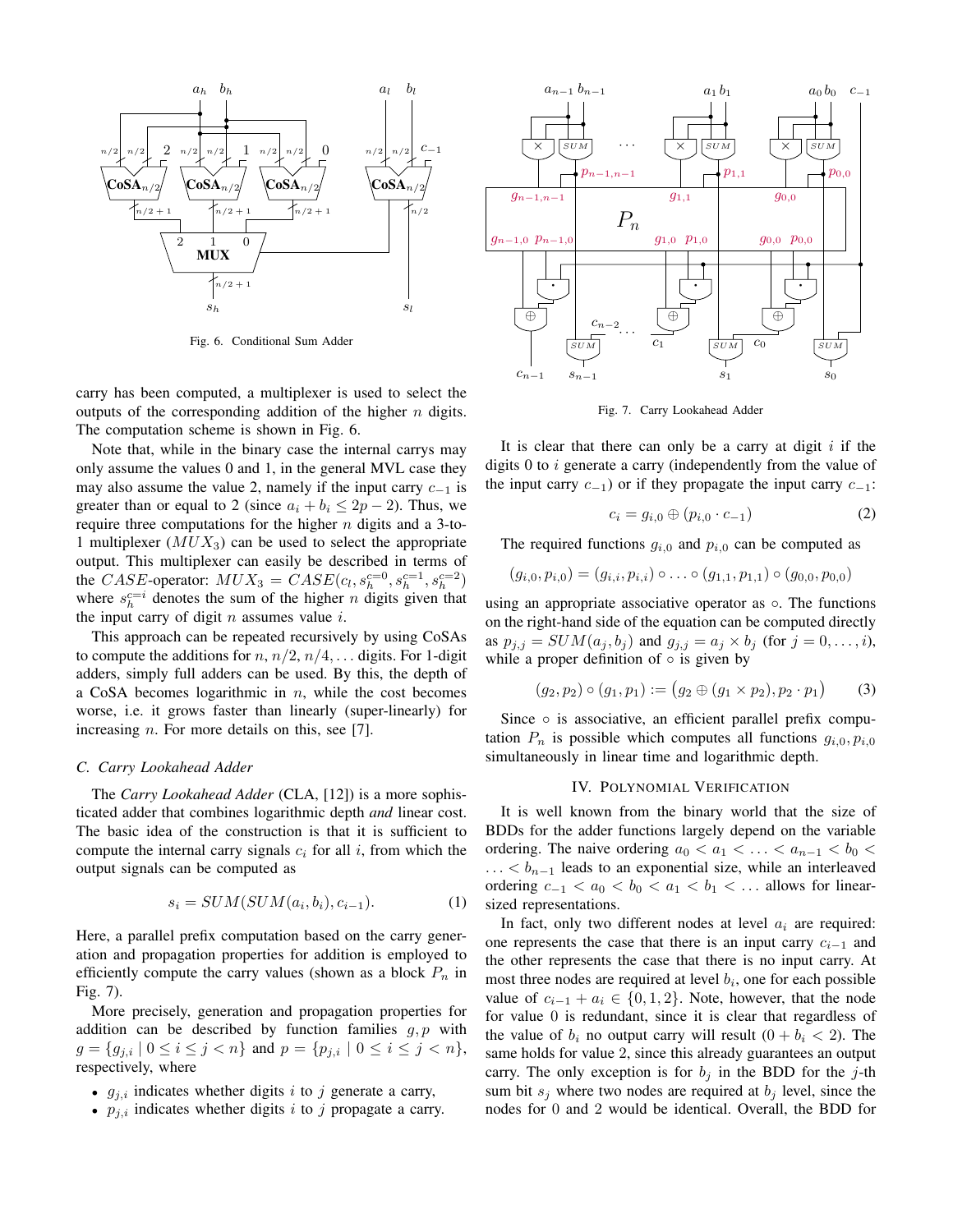$s_j$  requires  $3(j + 1) + 2$  non-terminal nodes, while the BDD for  $c_j$  requires  $3(j + 1) + 1$  nodes.

This argumentation can be generalized to the multiplevalued case in a straightforward fashion. Using the interleaved variable ordering, only 3 different nodes at level  $a_i$  are required  $(i > 0)$ , one for each possible value of the input carry  $c_{i-1}$  which can assume the values 0, 1, and also 2. Since  $c_{-1}$ is unrestricted, there are p different nodes required at  $a_0$  level. At level  $b_i$  there are at most  $p + 2$  different nodes required, one for each possible value of  $c_{i-1} + a_i \in \{0, \ldots, p, p+1\}.$ Note, however, that the node for value  $0$  is redundant, since it is clear that regardless of the value of  $b_i$  no output carry will result  $(0 + b_i < p)$ . The same holds for value p, since this already guarantees that the output carry will have value 1. The only exception is for  $b_i$  in the MDD for the j-th sum digit  $s_i$ where  $p$  nodes are required, since the nodes for 0 and  $p$  as well as 1 and  $p + 1$  would be pairwise identical. For instance, the case for  $p = 3$  and  $j = 0$  is depicted in Fig. 3.

Overall, there are  $p + 3$  nodes required for each pair of variables  $a_i, b_i$  ( $i > 0$ ) together with a single root node labelled  $c_{-1}$  and 2p nodes labelled  $a_0, b_0$ . This is summarized in the following

Theorem 1 (MDD sizes for carry and sum outputs).

1) *The MDD for the j-th carry digit*  $c_i$  *requires* 

 $(p+3) \cdot j + 2p + 1$  *nodes.* 

2) *The MDD for the* j*-th sum digit* s<sup>j</sup> *requires*

 $(p+3) \cdot j + 2p + 1$  *nodes.* 

It is important to note that these results are only related to the representation size of the output functions (regardless of what kind of adder realization is chosen), but not for the BDDs/MDDs that need to be constructed during the entire construction process, i.e. the symbolic simulation of the circuit. Since the primary goal of this paper is to show that the construction process is polynomial, it is sufficient to show that each individual step can be carried out in polynomial time and space. Detailed bounds are not required for the proof and will, thus, not be provided in the following.

We will make use of the following general observation:

Observation 1. *If for each internal signal of a circuit the size of the corresponding MDD representation and the number of gates in the circuit are polynomially bounded in the number of inputs* n*, the whole circuit can be formally verified in polynomial time due to the polynomially bounded synthesis operations on MDDs.*

This observation can be applied to general circuits, but is used for adders only in the following. It can be readily checked that for the adder circuits from Section III the required property is satisfied that each circuit consists of a number of gates that is polynomial in the number of inputs.

# *A. Ripple-Carry Adder*

For the RCA it is very simple to see that the complete construction is polynomially bounded. For the HA of the least significant digit and all FAs the MDD can be locally constructed and has only a constant size. According to the structure of the RCA, each carry output of a cell is connected to the carry input of the next cell. The substitution of the input variable can be carried out by the compose algorithm based on CASE and has a polynomial worst-case complexity. Figuratively speaking, the composed MDD is obtained by redirecting all edges pointing to a terminal node in the MDD for the carry output to the corresponding successor of the root node of the other MDD.

Furthermore, according to Theorem 1 the size of the MDD for the carry signal for all  $i$  is always linear. Thus, the whole construction process is polynomially bounded, since the composition only has to be carried out  $n$  times.

Theorem 2. *The MDD for the multiple-valued RCA can be constructed polynomially.*

## *B. Conditional Sum Adder*

The *n*-digit CoSA consists of four CoSAs of size  $n/2$  and a multiplexer stage. From Theorem 1 it follows that each of the connecting signals shown in Figure 6 can be represented by an MDD of linear size. Only the carry inputs have to be set to 0,1 and 2, respectively. The only operation that has to be carried out is the one corresponding to the MUX unit. But this can be described by CASE and is polynomially bounded. Thus, we obtain:

Theorem 3. *The MDD for the multiple-valued CoSA can be constructed polynomially.*

## *C. Carry Lookahead Adder*

In the CLA the sum digits are computed by determining the carry digits first and finally SUM-ing them with the corresponding  $a_i$  and  $b_i$  inputs according to Equation 1. Thus, the core circuit computes the carry digits based on the properties of generation and propagation, i.e. functions  $q$  and  $p$ .

It is clear from Fig. 7 that the construction of the outer part can be conducted in polynomial time and space as long as the outputs of the  $P_n$  block are given by MDDs of polynomial size, since there at most three gates  $(·, ⊕$  and  $SUM$ ) between the outputs of  $P_n$  and any primary output. Thus, we can restrict our consideration to the  $P_n$  block.

It has been argued in [7] that the generation/propagation properties for an interval of digits  $[i, j]$  can be computed from the properties for sub-intervals  $[i, k]$  and  $[k, j]$  as follows:

$$
g_{j,i} = g_{j,k+1} \oplus (g_{k,i} \times p_{j,k+1})
$$
 (4)

$$
p_{j,i} = p_{k,i} \cdot p_{j,k+1} \tag{5}
$$

Thus, all signals computed within  $P_n$  using applications of  $\circ$  essentially represent a function  $q_{i,i}$  or  $p_{i,i}$  for some  $i, j$ . Since there are only polynomially many of such signals, it only remains to show that these can be represented by MDDs of polynomial size. This is proven in the following